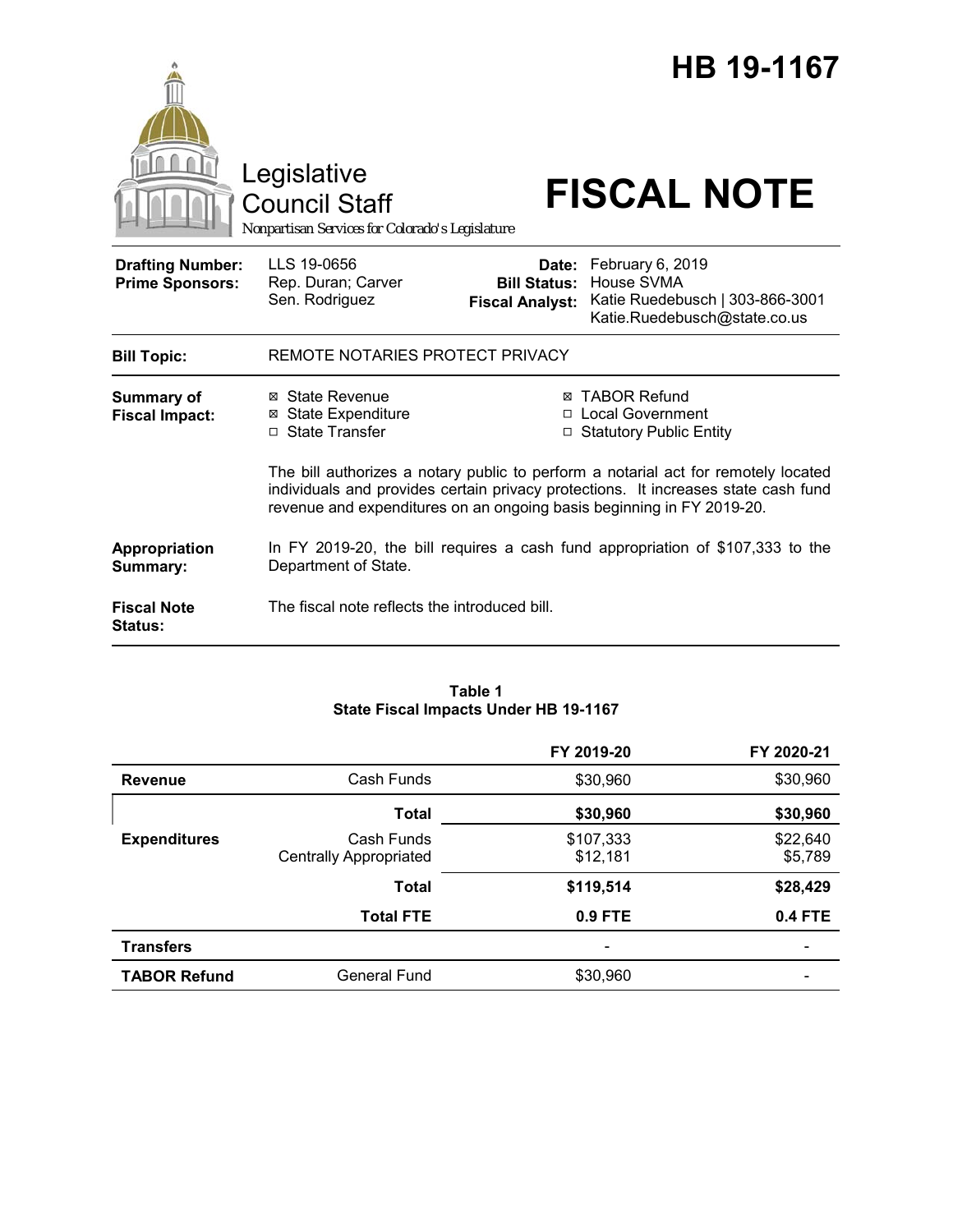February 6, 2019

# **Summary of Legislation**

The bill allows a notary public to perform notarizations for remotely located individuals for electronic documents related to:

- matters before a court, governmental entity, or other entity in the U.S.;
- property located in the U.S.; and
- transactions substantially related to the U.S.

Remote notarizations cannot be used for changes to estate documents or records related to the electoral process.

Remotely located individuals must appear before the notary using a technology that allows communication with both sight and sound simultaneously. The certificate of notarial act must indicate that the notarial act was performed using an audio-visual communication technology. The bill also establishes standards for verifying the identity of the remotely located individual. In addition, notaries must notify the Secretary of State when notarizing for remote individuals and identify the technology they are planning to use. The Secretary of State, by allowing the use of the communication technology, will act as the registered agent for any civil actions related to the notarial act.

Notaries public and communication technology providers may not use personal information collected during the notarial act for anything other than completing the notarial act or as necessary to effect, administer, enforce, service, or the process the transaction.

The Secretary of State may adopt rules establishing the standards, requirements, and procedures related to notarial acts for remotely located individuals.

## **Assumptions**

This fiscal note assumes that the Secretary of State will register six communication technology providers for remote communication technology. The Secretary of State will also process and investigate 27 remote notary complaints per year.

## **State Revenue**

Beginning in FY 2019-20, the bill increases state cash fund revenue in the Department of State by \$30,960 per year.

**Fee impact on Department of State**. Colorado law requires legislative service agency review of measures which create any fee collected by a state agency. These fee amounts are estimates only, actual fees will be set administratively by Department of State based on cash fund balance, estimated program costs, and the estimated number of registrations subject to the fee. Table 2 below identifies the fee impact of this bill. The fee is intended to cover ongoing administrative costs of the program over four years.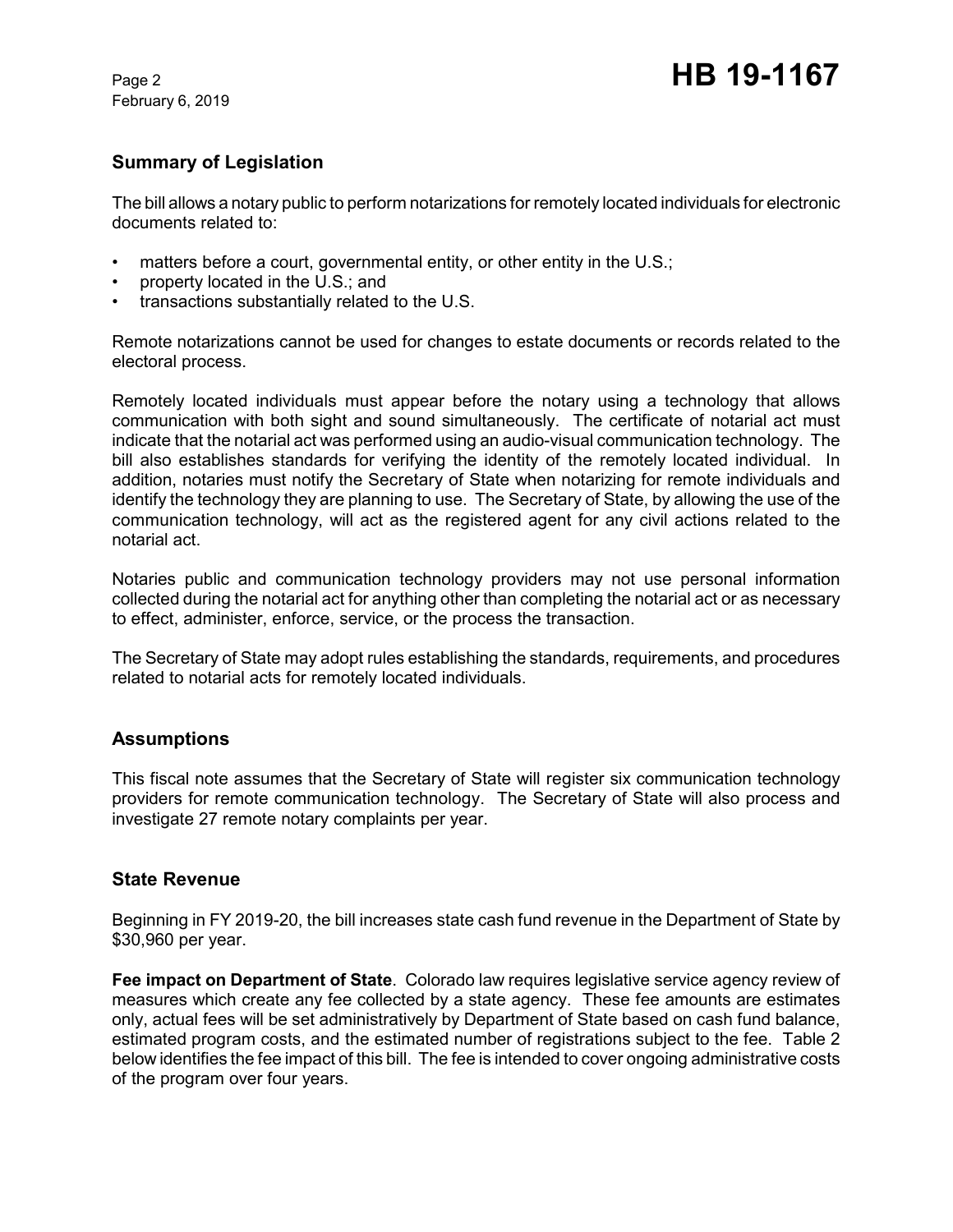**Table 2 Fee Impact on Communication Technology Providers**

| <b>Fiscal Year</b> | <b>Type of Fee</b>                           | <b>Proposed</b><br>Fee  | <b>Number</b><br><b>Affected</b> | <b>Total Fee</b><br>Impact |
|--------------------|----------------------------------------------|-------------------------|----------------------------------|----------------------------|
| FY 2019-20         | <b>Communication Technology Provider Fee</b> | \$5.160                 | 6                                | \$30,960                   |
|                    |                                              | <b>FY 2019-20 Total</b> |                                  | \$30,960                   |
| FY 2020-21         | <b>Communication Technology Provider Fee</b> | \$5.160                 | 6                                | \$30,960                   |
|                    |                                              | <b>FY 2020-21 Total</b> |                                  | \$30,960                   |

#### **State Expenditures**

The bill increases cash fund expenditures by \$119,514 and 0.9 FTE in FY 2019-20, and \$28,429 and 0.4 FTE in FY 2020-21 from the Department of State Cash Fund.

|                                                    | FY 2019-20 | FY 2020-21 |
|----------------------------------------------------|------------|------------|
| <b>Department of State</b>                         |            |            |
| <b>Personal Services</b>                           | \$41,476   | \$22,549   |
| <b>Operating Expenses and Capital Outlay Costs</b> | \$5.649    | \$91       |
| <b>Computer Programming</b>                        | \$60,208   |            |
| Centrally Appropriated Costs*                      | \$12,181   | \$5,789    |
| FTE - Personal Services                            | $0.9$ FTE  | $0.4$ FTE  |
| <b>Total Cost</b>                                  | \$119,514  | \$28,429   |
| <b>Total FTE</b>                                   | 0.9 FTE    | 0.4 FTE    |

**Table 3 Expenditures Under HB 19-1167**

 *\* Centrally appropriated costs are not included in the bill's appropriation.*

Department of State The Department of State will require 0.9 FTE to implement this program in FY 2019-20 and 0.4 FTE in FY 2020-21. The additional FTE will process and investigate notary complaints; engage in rulemaking; certify and track communication technology providers; create a system for tracking remote notaries; mail documents; and update forms, manuals, and the department's website.

In addition, in FY 2019-20, one-time computer programming costs of \$60,208 are required to update the existing notary web application system. Programming costs are calculated at 568 hours at a rate of \$106 per hour. Cost estimates are based on a similar system implementation for durable medical equipment.

**TABOR refunds.** The bill is expected to increase state General Fund obligations for TABOR refunds by \$30,960 in FY 2019-20. Under current law and the December 2018 forecast, the bill will correspondingly increase the amount refunded to taxpayers via sales tax refunds on income tax returns for tax year 2020. The state is not expected to collect a TABOR surplus in FY 2020-21.